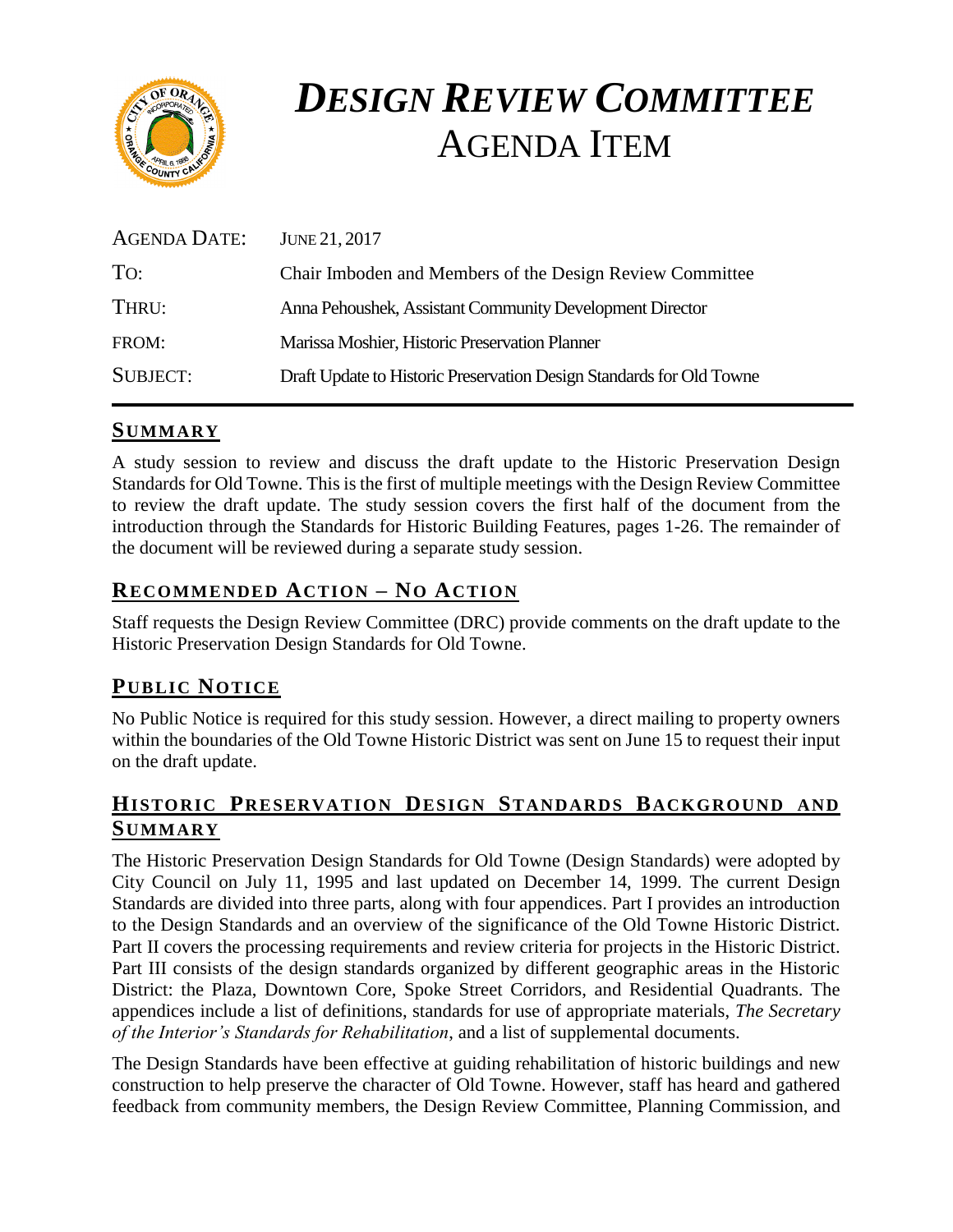City Council that updates were necessary to make the Design Standards more complete and easier to understand. In response, staff prepared a draft update to the Design Standards. The revised Design Standards include photographs and graphics illustrating common preservation concepts and the types of projects that frequently occur in the Historic District. It provides updates to make the document more user-friendly for property owners and residents and more effective for staff and members of the Design Review Committee who use it to review projects.

## *Document Organization*

The first section of the draft update introduces the importance and benefits of historic preservation in Orange; describes the Design Standards' consistency with the federal standards for historic preservation, the *Secretary of the Interior's Standards for the Treatment of Historic Properties*; outlines the historic character of the Plaza and Old Towne; and explains the process for design review in the Historic District. Design review is streamlined by clarifying the types of projects that are delegated to staff for administrative review and eliminating the requirement for Planning Commission review for some types of projects.

The next section of the document provides standards for historic building features, such as windows or roofs; historic residential buildings; historic commercial buildings; new construction, including additions, new infill buildings, and appropriate Floor Area Ratios for new projects; and non-contributing (non-historic) buildings. The updated standards are founded on the *Secretary of the Interior's Standards*, so that they are consistent with professional historic preservation practice and technical recommendations from the National Park Service. The standards are intended to be flexible enough to apply to many different properties and types of projects, while providing clear direction to property owners on how to design projects that are compatible with the Historic District. These sections address the common types of projects that are proposed in the Historic District and provide standards for preserving those historic features that make Old Towne unique. This approach to organizing the Design Standards is intended to help property owners and design professionals more easily navigate the document and quickly find the sections that are applicable to their specific projects.

## *Peer Review*

The draft update to the Design Standards was reviewed by a qualified historic preservation consultant, engaged by the Community Development Department for a peer review. The peer review found that the document is consistent with the *Secretary of the Interior's Standards* and achieves the Department's goals of clarifying the review process for projects in the Historic District and making the Design Standards more user-friendly for residents, property owners, business owners, and architects and design professionals in Old Towne.

## *Public Outreach*

The update is linked on the Historic Preservation page of the City website. Property owners were also provided notification of the draft update and asked for comments through a direct mailing sent on June 15. Staff is planning public workshops on the update for July and August.

The update will be reviewed by the Design Review Committee and Planning Commission. Both bodies will make a recommendation on the update to the City Council. The City Council has final determination on adoption of the update.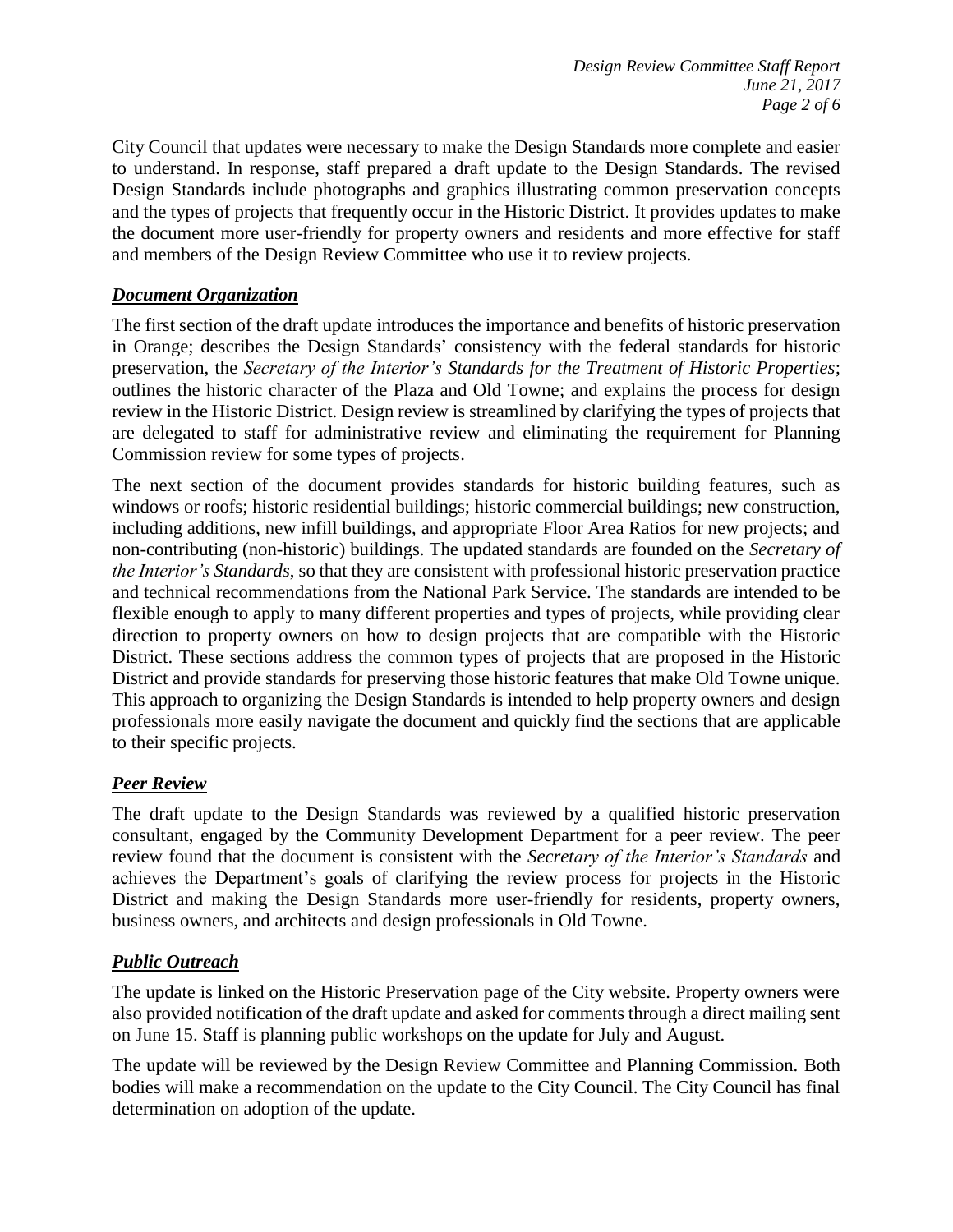# **DISCUSSION TOP ICS**

Staff is requesting comments on the following sections in the first half of the draft update:

- Purpose of the Design Standards
- Why Historic Preservation?
- Related Guidance
- Do the HPDS Apply to My Project?
- Design Review
- How to Plan for a Successful Project Using the HPDS
- Historic Character
- Standards for Historic Building Features

These sections are summarized below.

## *Section 1 – Purpose of the Design Standards*

This section lays out the history of community-led preservation in Old Towne, including the development of local advocacy groups and survey efforts. The introduction describes the purpose of the Design Standards in preserving the character of Old Towne while allowing new construction that relates respectfully to the historic buildings and streetscapes.

## *Section 2 – Why Historic Preservation?*

This section provides a brief description of the benefits of historic preservation for the local economy, tourism, and neighborhood livability.

#### *Section 3 – Related Guidance*

This section introduces the *Secretary of the Interior's Standards for the Treatment of the Historic Properties* as the foundation for the Design Standards. It describes both the ten Standards for Rehabilitation, which are most commonly used for projects in the Historic District, and the *Guidelines for Preserving, Rehabilitating, Restoring and Reconstructing Historic Buildings*, which offer technical guidance on applying the Standards to specific properties. This section clarifies that the Design Standards and Secretary's Standards are consistent with each other and that projects that are in conformance with the Design Standards will also be in conformance with the *Secretary's Standards*.

In addition, this section lays out a sequence of appropriate treatments for historic buildings based on the Secretary's Standards:

- 1. Maintain historic features that are in good condition. Regular maintenance is critical to long-term preservation of historic buildings.
- 2. Repair features that are deteriorated to the original condition. In most cases, repair is better than replacement because it preserves the historic materials on the building.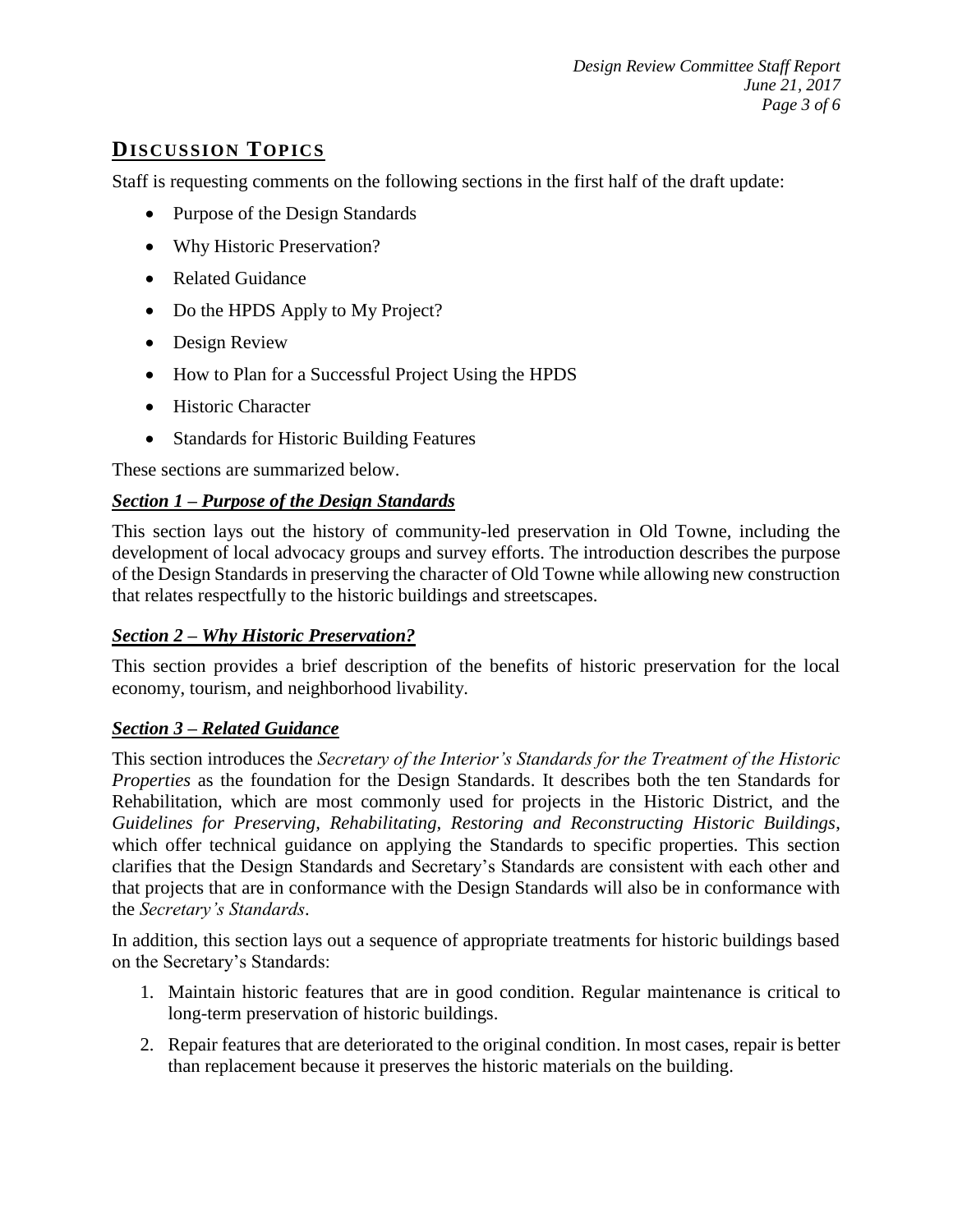- 3. Replace only the features that cannot be repaired Replacement should be in kind, matching the materials, details, and finish of the historic feature
- 4. Reconstruct missing features. The reconstruction should be based on documentary or physical evidence on the building.
- 5. Design new features or additions to be compatible with the historic building and minimize the impact to original features.

Finally, this section describes the use of the California Historical Building Code for qualified historic properties.

## *Section 4 – Do the HPDS Apply to My Project?*

This section describes the three overlapping historic districts that make up Old Towne. It also defines contributing and non-contributing structures and how the different sections of the Design Standards apply to each type of property. It clarifies that some properties may be non-contributors to the Historic District but may be separately eligible as historic resources under state or federal criteria for designation. For properties that are more than 40 years of age, property owners should contact staff early to determinate whether additional review of the property may be required under the California Environmental Quality Act (CEQA), separate from the requirements of the Design Standards.

## *Section 5 – Design Review*

This section describes the approval process for changes to properties in Old Towne. It clarifies the types of projects that are delegated to staff for review or that require determination by the Design Review Committee at a public meeting. A summary of project types and their required review process is provided on page 9.

#### *Planning Commission Review of Second Story Additions and New Units*

The update to the Design Standards eliminates the requirement for a Conditional Use Permit, reviewed by the Planning Commission, for new two-story construction in the Historic District. It also eliminates the requirement for Planning Commission review of additional units on lots zoned for such purposes. Staff recommends eliminating the Planning Commission review of these project types because the primary issues associated with these projects are related to mass, scale, design, aesthetics, and impacts on historic resources and the historic streetscape. These issues are the purview of the Design Review Committee, and these projects do not typically include land use issues that are the purview of the Planning Commission.

Issues related to neighborhood compatibility with these projects are worked out at the DRC level, and staff has not seen that these projects benefit from additional Planning Commission review, either from the standpoint of vetting land use issues or neighborhood participation in the public meeting process. As such, staff has removed the additional Planning Commission review, as it appears to increase the applicant's time and costs for processing projects without providing benefits to the community. However, larger projects that require entitlements such as Variances or Major Site Plans or environmental review documents under the California Environmental Quality Act (CEQA) will still need final determinations by the Planning Commission or City Council as outlined in the Orange Municipal Code and Local CEQA Guidelines.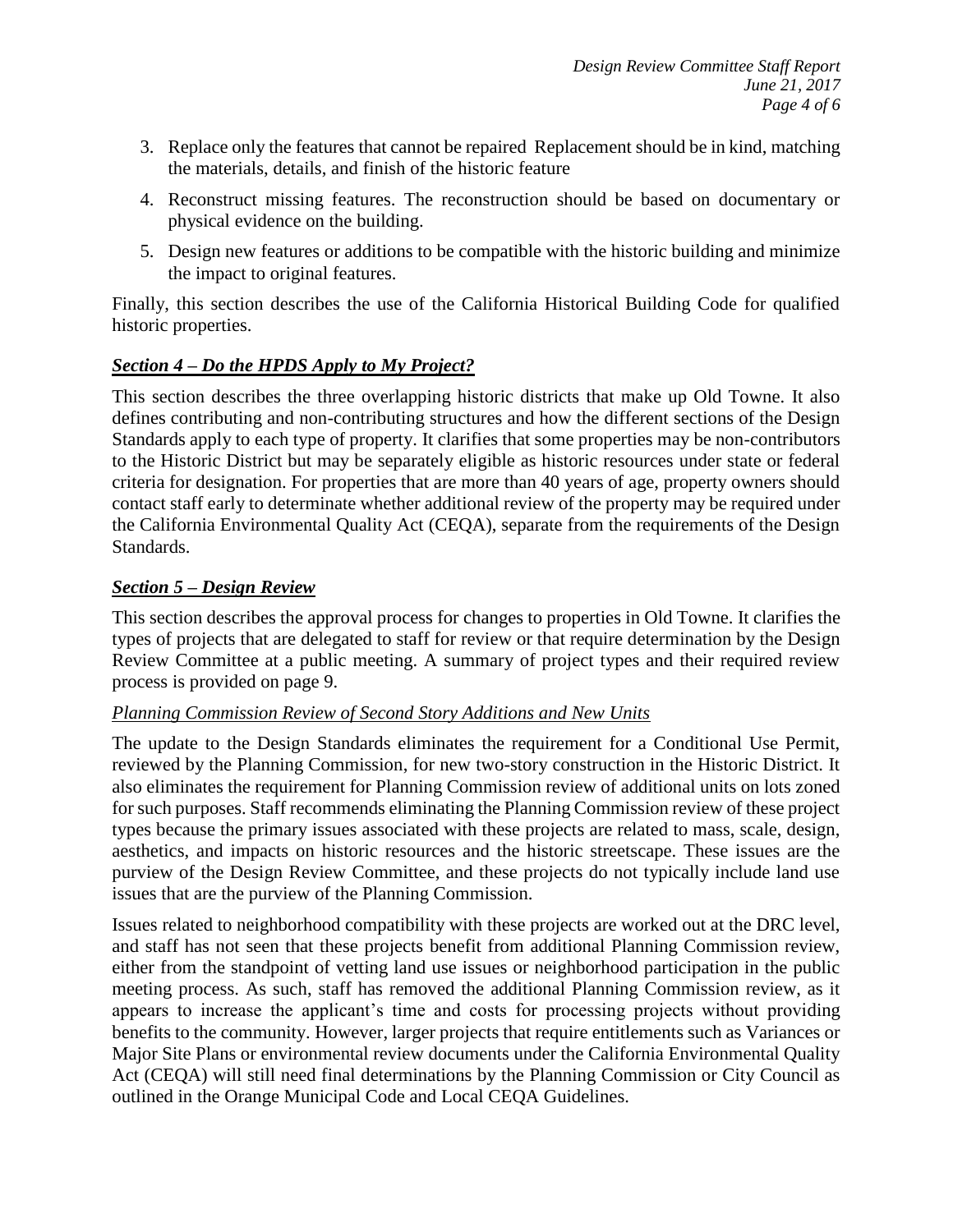## *Minor Design Review*

The section also creates an application process for staff review, called Minor Design Review. Under the existing Design Standards, certain types of minor projects are delegated to staff for review; however, there is no formal application for this type of project. The update to the Design Standards creates an application type called Minor Design Review (MDR) for these projects. The Minor Design Review (MDR) application will be filled out at the Planning Division counter and is currently proposed as no fee application. Typically, the application will be processed in one visit to the Planning Division Counter. This formal application will allow Planning Division staff to track the number and location of MDR projects throughout the Historic District. It will also allow the Code Enforcement Division to confirm whether projects have been approved by Planning staff when they receive complaints about work being done in the Historic District.

# *Section 6 – How to Plan for a Successful Project Using the HPDS*

This section describes the typical sequence for preparing and processing a project using the Design Standards in the Historic District. It makes recommendations to consult staff early in the process and to engage qualified design professionals to ensure that the project can be processed efficiently.

# *Section 7 – Historic Character*

This section describes the character of Old Towne and provides a list of character-defining features of the Plaza Historic District and the larger Old Towne historic district (both local and National Register-designated). These lists are intended to provide property owners and design professionals with reference points for important historic features that should be considered when planning for projects in the historic districts.

## *Cypress Street Barrio*

This section also includes a description of the Cypress Street Barrio. Although the Barrio is not a separate historic district, it is identified as a potential Neighborhood Character Area, along with the Railroad/Packing House Corridor, in the City's 2010 General Plan. Staff included this description to highlight the important history of this neighborhood within the context of Old Towne.

## *Style Sheets*

Finally, the section references architectural style sheets for common types of residential architectural styles in Old Towne. The style sheets provide additional information on characterdefining features of specific architectural styles. These style sheets have been updated and are attached to this staff report.

## *Section 8 – Standards for Historic Building Features*

This section covers appropriate treatments for roofs; windows and doors; architectural details and building materials; and mechanical systems on historic buildings. The update emphasizes preservation and repair of existing historic features, rather than replacement. It describes the appropriate treatment of historic materials and the circumstances when limited replacement may be necessary.